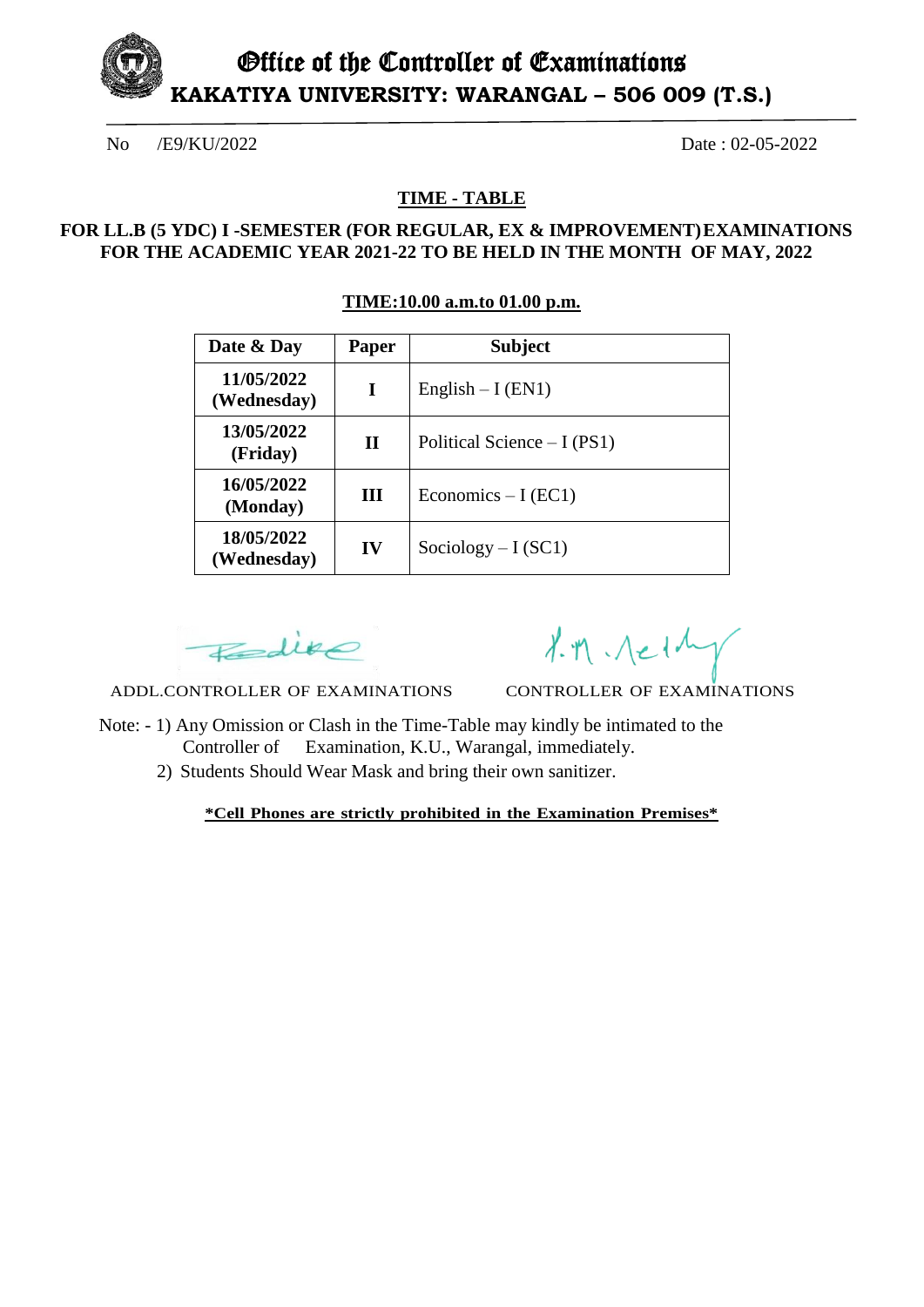Office of the Controller of Examinations **KAKATIYA UNIVERSITY: WARANGAL – 506 009 (T.S.)**

No /E9/KU/2022 Date : 02-05-2022

**TIME - TABLE**

# **FOR LL.B (5 YDC) III -SEMESTER (FOR REGULAR, EX & IMPROVEMENT) EXAMINATIONS FOR THE ACADEMIC YEAR 2021-22 TO BE HELD IN THE MONTH OF MAY, 2022**

| TIME:10.00 a.m.to 01.00 p.m. |  |
|------------------------------|--|
|                              |  |

| Date & Day                 | Paper       | <b>Subject</b>               |
|----------------------------|-------------|------------------------------|
| 10/05/2022<br>(Tuesday)    | 1           | General English $-$ II (ENG) |
| 12/05/2022<br>(Thursday)   | $\mathbf H$ | Political Science – IV (PSC) |
| 14/05/2022<br>(S.Saturday) | Ш           | Economics $-$ III (EC3)      |
| 17/05/2022<br>(Tuesday)    | IV          | $Sociology - III (SOC)$      |

Fedire

 $1.71 - 11$ 

ADDL.CONTROLLER OF EXAMINATIONS CONTROLLER OF EXAMINATIONS

- Note: 1) Any Omission or Clash in the Time-Table may kindly be intimated to the Controller of Examination, K.U., Warangal, immediately.
	- 2) Students Should Wear Mask and bring their own sanitizer.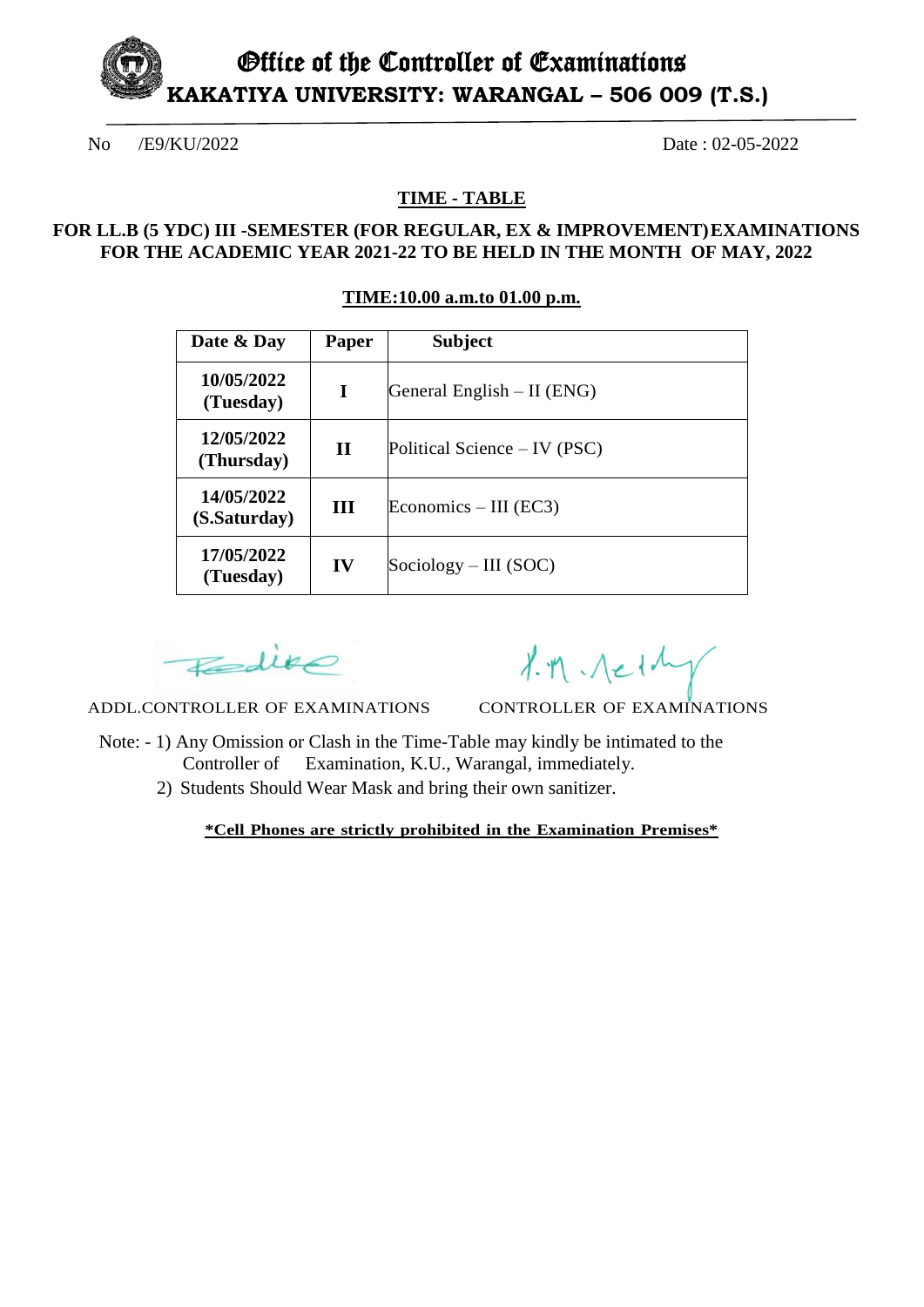

#### **TIME - TABLE**

### **FOR LL.B (5 YDC) V -SEMESTER (FOR REGULAR, EX & IMPROVEMENT) EXAMINATIONS FOR THE ACADEMIC YEAR 2021-22 TO BE HELD IN THE MONTH OF MAY, 2022**

#### **TIME:02.00 p.m.to 05.00 p.m.**

| Date & Day               | Paper       | <b>Subject</b>                                                                                              |
|--------------------------|-------------|-------------------------------------------------------------------------------------------------------------|
| 12/05/2022<br>(Thursday) | $\mathbf I$ | Law of Contract $-I (LOT)$                                                                                  |
| 16/05/2022<br>(Monday)   | $\mathbf H$ | Family Law $- I$ (FL1)                                                                                      |
| 19/05/2022<br>(Thursday) | III         | Constitutional Law $-I (CNL)$                                                                               |
| 23/05/2022<br>(Monday)   | IV          | Law of Torts & Consumer Protection Laws (LTC) (NEW)<br>Law of Torts Incl. MVA & Cons. Prot. Law (LCL) (OLD) |
| 26/05/2022<br>(Thursday) | V           | Environmental Law (ENL)                                                                                     |

 $E = div \circ$ 

 $1.7.$   $A = 1\frac{1}{1}$ 

ADDL.CONTROLLER OF EXAMINATIONS CONTROLLER OF EXAMINATIONS

- Note: 1) Any Omission or Clash in the Time-Table may kindly be intimated to the Controller of Examination, K.U., Warangal, immediately.
	- 2) Students Should Wear Mask and bring their own sanitizer.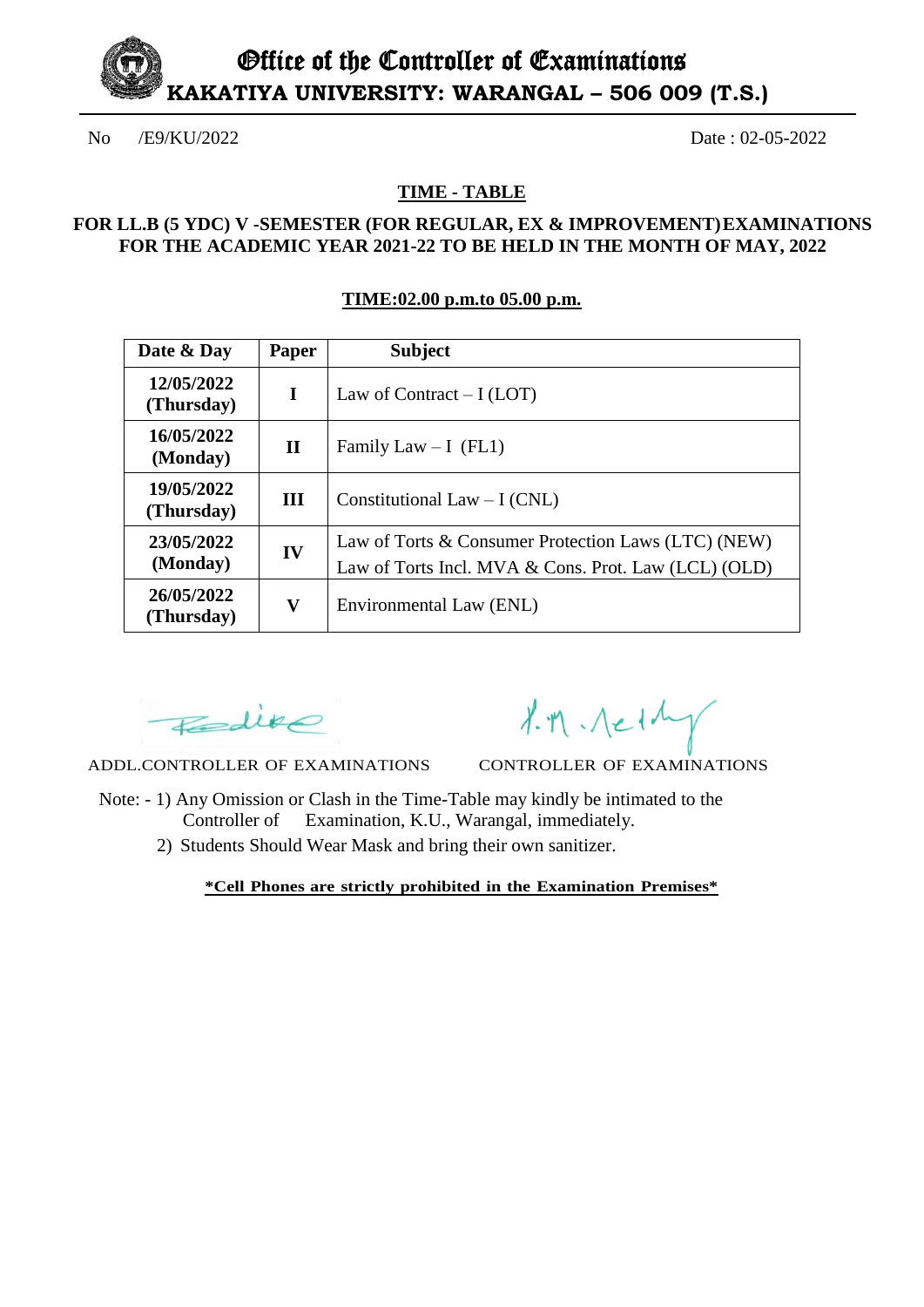

# **TIME - TABLE**

# **FOR LL.B (5 YDC) VII -SEMESTER (FOR REGULAR, EX & IMPROVEMENT) EXAMINATIONS FOR THE ACADEMIC YEAR 2021-22 TO BE HELD IN THE MONTH OF MAY, 2022**

#### **TIME:10.00 a.m.to 01.00 p.m.**

| Date & Day                 | Paper        | <b>Subject</b>                     |
|----------------------------|--------------|------------------------------------|
| 11/05/2022<br>(Wednesday)  | I            | Jurisprudence (JRP)                |
| 14/05/2022<br>(S.Saturday) | $\mathbf{I}$ | Law of Property (LOP)              |
| 18/05/2022<br>(Wednesday)  | Ш            | Administrative Law (ANL)           |
| 21/05/2022<br>(Saturday)   | IV           | Public International law (PIL)     |
| 25/05/2022<br>(Wednesday)  | $\mathbf{V}$ | Labour & Industrial Law $-I$ (LIL) |

Fedire

ADDL.CONTROLLER OF EXAMINATIONS CONTROLLER OF EXAMINATIONS

 $1.71 - 11$ 

- Note: 1) Any Omission or Clash in the Time-Table may kindly be intimated to the Controller of Examination, K.U., Warangal, immediately.
	- 2) Students Should Wear Mask and bring their own sanitizer.